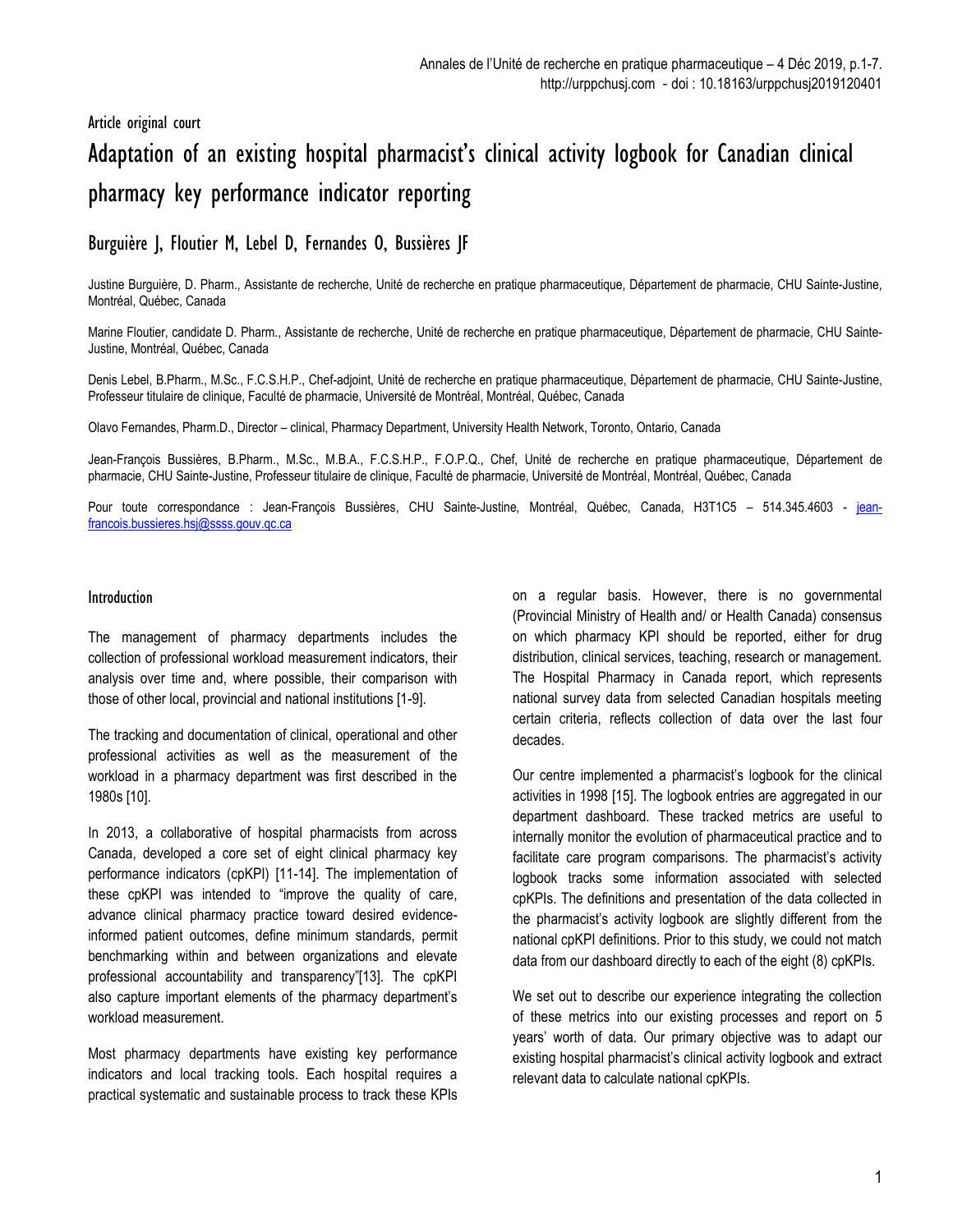# Description of the initiative

The initiative was conducted at a 500-bed maternal-child university hospital. Our pharmacy department has 36 full-time equivalent pharmacists. We provide decentralized pharmacy care (104 hours per week) in 30 inpatient care programs and 28 outpatient care programs. Pharmaceutical services include the validation of drug prescriptions before they are distributed to the units and administered to patients and the validation of sterile and non-sterile compounded doses. Decentralized pharmacists provide pharmaceutical care within patient care programs. Teaching services include training activities for technical staff, pharmacists, pharmacy students and residents, and other healthcare professionals. Research services include both clinical and evaluative research activities.

# The pharmacist logbook

A previous publication outlines the policy, procedures and also describes the use of the pharmacist' logbook with metric definitions [15]. (Figure 1).

| $\triangleleft$ Retour                  |                                | Terminer la journée       |                                      |                             |                                  |                                                                                                                                                                                                                                  |
|-----------------------------------------|--------------------------------|---------------------------|--------------------------------------|-----------------------------|----------------------------------|----------------------------------------------------------------------------------------------------------------------------------------------------------------------------------------------------------------------------------|
|                                         |                                |                           | O Ventilation des heures travaillées |                             |                                  |                                                                                                                                                                                                                                  |
| Services                                | Soins                          | Enseignement<br>Donné     | Enseignement<br>Recu                 | Recherche                   | Gestion                          | <b>TOTAL</b>                                                                                                                                                                                                                     |
| Oh<br>$\circ$<br>Θ<br>⊙                 | Oh<br>00<br>⊙                  | Oh<br>$\Omega$<br>Θ<br>G  | Oh<br>$\odot$<br>⋒<br>⊙              | <b>Ch</b><br>ු ල<br>⊙       | Oh<br>$\odot$<br>$\circ$<br>⊙    | Oh                                                                                                                                                                                                                               |
|                                         |                                |                           | A Activités pharmaceutiques          |                             |                                  |                                                                                                                                                                                                                                  |
| <b>Autres activités</b><br>clinico-adm. | <b>BCM adm.</b>                | <b>BCM</b> départ         | <b>BCM Transfert</b>                 | Continuité<br>des soins     |                                  | Conseils patient                                                                                                                                                                                                                 |
| O                                       | $\overline{0}$                 | 0                         | 0                                    |                             | $\Omega$                         | O                                                                                                                                                                                                                                |
| ⊚<br>Θ<br>Demande info.                 | 00<br>⊙                        | $\odot$<br>Θ              | ⊙<br>Θ<br>Pharmacocinétique          | ⊙                           | $\circ$<br>Θ                     | Θ<br>$\Omega$<br>53<br>Px analyse                                                                                                                                                                                                |
| externe<br>$\overline{0}$               | <b>Histoire Rx</b><br>$\Omega$ | <b>Interactions</b><br>o  | Génomique<br>$\Omega$                |                             | Pharmacovigil.<br>$\overline{0}$ | laboratoire<br>$\overline{0}$                                                                                                                                                                                                    |
| $\Omega$<br>⊙<br>Q                      | $\Omega$<br>Θ<br>⊙             | $\odot$                   | $\odot$<br>$\odot$<br>⊙              |                             | 000                              | 000                                                                                                                                                                                                                              |
| Presc./init/ajust.<br>de la thérapie    | Prestation sec.<br>de soins    | Demande info.<br>interne  |                                      |                             |                                  |                                                                                                                                                                                                                                  |
| $\overline{0}$                          | $\overline{0}$                 | $\overline{0}$            |                                      |                             |                                  |                                                                                                                                                                                                                                  |
| 00<br>⊕                                 | 00<br>⊙                        | 00<br>O                   |                                      |                             |                                  |                                                                                                                                                                                                                                  |
|                                         |                                |                           | <b>革 Marqueurs</b>                   |                             |                                  |                                                                                                                                                                                                                                  |
| Nb. divergences<br>non-intentionnelles  | Participation<br>à la tournée  | Étudiants et<br>résidents | Patients<br>externes                 | <b>Patients</b><br>internes |                                  | Interv. documentée<br>au dossier                                                                                                                                                                                                 |
| résolues<br>ō                           | O                              | $\Omega$                  | $\Omega$                             | $\Omega$                    |                                  | $\Omega$                                                                                                                                                                                                                         |
| 000                                     | 000                            | 000                       | 000                                  | $\circ$ $\circ$             |                                  | 000                                                                                                                                                                                                                              |
|                                         |                                |                           | <b>C Bon Coup!</b>                   |                             |                                  |                                                                                                                                                                                                                                  |
| Interivez votre bon coup ici            |                                |                           |                                      |                             |                                  | Veuillez cliquer sur les cases bleues pour<br>mettre à jour les différents champs.<br>Jaune: La case a été mise à jour.<br>+1 - Augmenter/diminuer la valeur<br>X: Remettre la valeur à piro.<br>C: Approuver une valeur prédite |

#### **Figure 1** Online pharmacists' logbook used in our center

*Legend : Services= centralized pharmaceutical services, Soins= decentralized pharmaceutical care, Enseignement donné= teaching (given), Enseignement reçu= teaching (received), Recherche= research, Gestion= management, Autres activités clinico-adm= other activities, BCM adm.= medication reconciliation on admission, BCM départ= medication reconciliation at discharge, BCM transfert= medication reconciliation at in-house transfer, Continuité des soins= continuity of care with community pharmacists, Conseils patient= patient education at discharge, Demande info externe= external requests, Histoire Rx= best possible medication history, Interactions= interaction management, Pharmacocinétique Génomique= pharmacokinetic/genomic management, Pharmacovigil.= pharmacovigilance management, Px analyse laboratoire= lab tests management, Presc./init./ajust. de la thérapie= prescribing/adjusting drug therapy, Prestation séc. de soins= medication safety management, Demande info. interne= internal requests, Nb. Divergences non-intentionnelles résolues= resolved medication* 

*discrepancies, Participation à la tournée= interprofessional patient care rounds, Étudiants et résidents= student-days, Patients externes= outpatient follow-up, Patients internes= inpatient follow-up, Interv. documentée au dossier= written interventions.* 

The metrics are divided into three categories (e.g. worked hours per day per axis of pharmaceutical activity (n=6), pharmaceutical activities (n=15), markers (n=5) and a "good shot of the day". Over time, the logbook has been enhanced to measure the overall clinical pharmacists' workload. In 2014, changes were made to reflect Canadian cpKPIs.

The logbook is either completed online by the pharmacist through a web interface at the end of their shift; alternatively, it can be completed manually on a datasheet that is re-transcribed by a clerk periodically. The data collected is cumulative per workday and contains only cumulative daily de-identified data provided as a count of patients and activities; this data is tied to the date and the function of the pharmacist. The logbook is designed to enter data quickly at the end of a shift regardless of the function. The logbook is used for both inpatient and outpatient pharmaceutical activities.

# Data extraction

To describe our initiative and the calculation of cpKPIs, data from the pharmacist' logbook were extracted from a local SQL database for five consecutive fiscal years (e.g. from 2014-2015 to 2018-2019). We included the inpatient services (e.g. medicine, surgery, gynecology and obstetrics, neonatal intensive care, pediatric intensive care and oncology) and excluded outpatient services (e.g. outpatient pneumology/cystic fibrosis for instance) as cpKPI were calculated on a per admission basis. Data from pharmacy residents were excluded because the data they submit may duplicate the data provided by the pharmacist responsible for their supervision and were not collected systematically for the study period. Volume of patients (e.g. admissions, transfers and discharges) were extracted from a periodical spreadsheet provided by the bureau of admissions.

# Calculations for select cpKPI incorporated

Three locally tracked indicators were considered similar to three of the cpKPIs (admission medication reconciliation, discharge medication reconciliation and patient education at discharge). A fourth cpKPI (DTPs resolved) was derived and estimated from existing metrics tracked in the logbook. We used the following calculation (resolved drug therapy problems (DTP) per admission  $=$  interaction management (n) + pharmacokinetic management  $(n)$  + pharmacovigilance management  $(n)$  + lab tests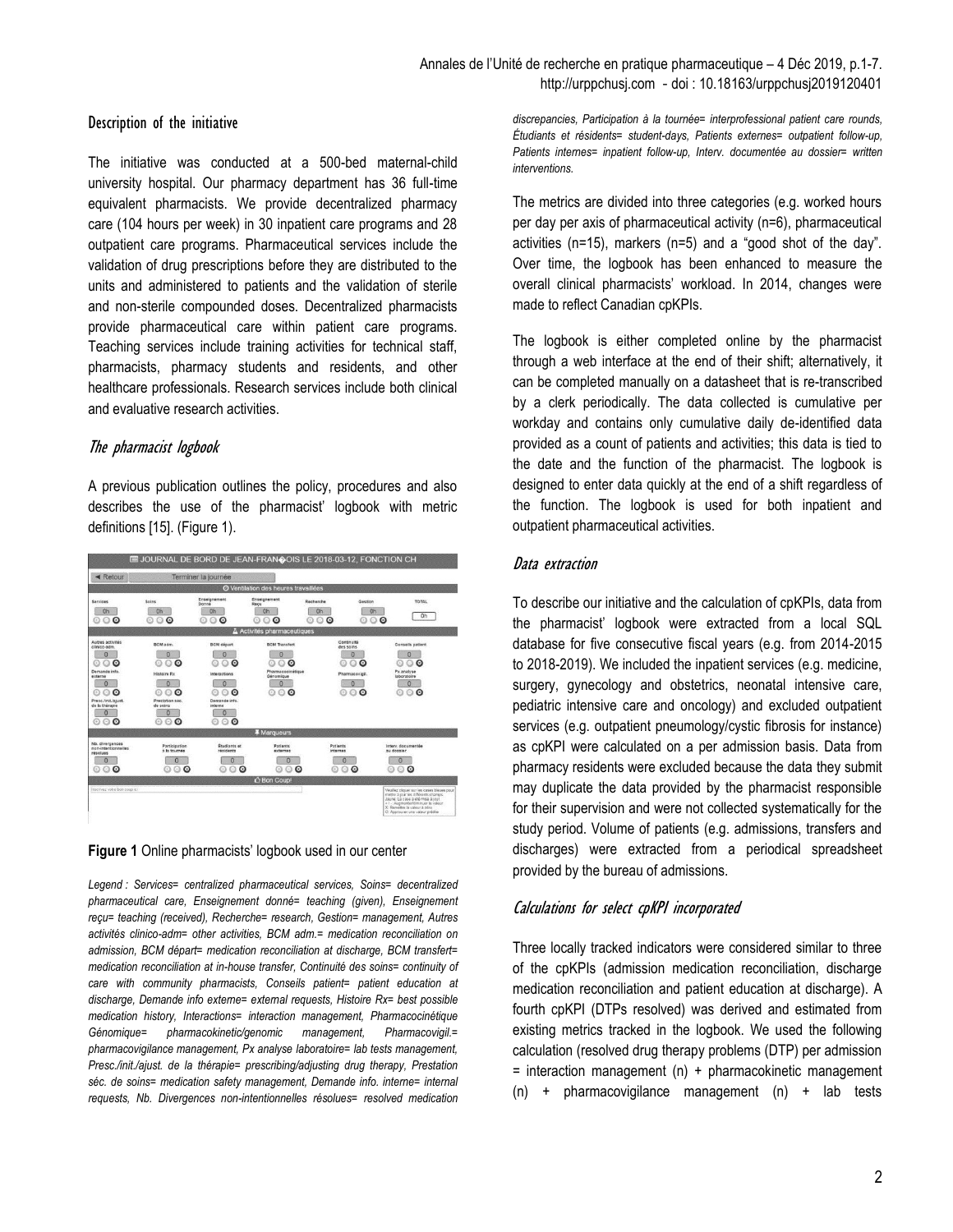management (n) + prescribing/adjusting drug therapy (n) + medication error management (n) + resolved medication discrepancies (n) + problems related to drug history (n)). It is possible other DTPs were identified by pharmacists and not captured in this equation. Since pharmacists count interventions, not results, it is also possible that a situation takes more than one intervention to be "resolved" and could then be counted more than once.

Four cpKPIs could not be reasonably estimated from the existing pharmacist's logbook framework (i.e. comprehensive direct patient care bundle, interprofessional patient care rounds, patient education during hospital stay and the pharmaceutical care plan) and were excluded from the analysis.

# Evolution of cpKPI over a 5-year period

Table 1 presents pharmacists' logbook raw data from 2014-2015 to 2018-2019 and how time is spent by pharmacist.

#### **Table 1 Pharmacists' logbook raw data from 2014-2015 to 2018-2019**

| <b>Domains</b>      | Activities *                                          | $2014 -$<br>2015 | $2015 -$<br>2016 | 2016-<br>2017                                                                                                                                                                                                                                                                            | $2017 -$<br>2018  | 2018-<br>2019 |
|---------------------|-------------------------------------------------------|------------------|------------------|------------------------------------------------------------------------------------------------------------------------------------------------------------------------------------------------------------------------------------------------------------------------------------------|-------------------|---------------|
|                     | Reported working days (n)                             |                  | 7878             | 8 2 0 2                                                                                                                                                                                                                                                                                  | $\frac{1}{7}$ 784 | 7974          |
|                     | Centralized pharmaceutical services (h)               | 21 006           | 23 939           | 25 29 2                                                                                                                                                                                                                                                                                  | 24 621            | 25 9 27       |
|                     | Decentralized pharmaceutical care (h)                 | 24 967           | 29 067           | 29 7 82<br>3148<br>1562<br>3 3 6 7<br>6498<br>69 649<br>55 7 53<br>11 192<br>66 945<br>41 091<br>12 8 64<br>53 955<br>10 097<br>1 1 3 5<br>310<br>15 4 44<br>7 1 5 7<br>2 3 7 6<br>1520<br>2876<br>3 9 27<br>4 6 30<br>82 149<br>4 0 5 8<br>2 0 3 7<br>8 1 5 0<br>145 866<br>6588<br>32% | 28 554            | 29 5 28       |
|                     | Teaching (given) (h)                                  | 2651             | 3 1 2 9          |                                                                                                                                                                                                                                                                                          | 2 9 8 3           | 2727          |
| Time distribution   | Teaching (received) (h)                               | 1 2 1 5          | 1478             |                                                                                                                                                                                                                                                                                          | 1 1 8 8           | 978           |
|                     | Research (h)                                          | 2 0 6 6          | 2806             |                                                                                                                                                                                                                                                                                          | 2959              | 2 4 5 3       |
|                     | Management (h)                                        | 6934             | 6 2 6 2          |                                                                                                                                                                                                                                                                                          | 5 5 6 0           | 5 6 3 5       |
|                     | Total (h)                                             | 58 838           | 66 682           | 688                                                                                                                                                                                                                                                                                      | 65 865            | 67248         |
|                     | Inpatient follow-up (n)                               | 53 176           | 57 389           |                                                                                                                                                                                                                                                                                          | 64 790            | 60 480        |
| Patients' follow-up | Outpatient follow-up (n)                              | 13 556           | 12 555           |                                                                                                                                                                                                                                                                                          | 11 726            | 10 629        |
|                     | Total (n)                                             | 66 732           | 69 944           |                                                                                                                                                                                                                                                                                          | 76 516            | 71 109        |
|                     | Internal drug information requests (n)                | 30 791           | 36 992           |                                                                                                                                                                                                                                                                                          | 41 145            | 37 569        |
| Information         | External drug information requests (n)                | 13 26 2          | 13 8 20          |                                                                                                                                                                                                                                                                                          | 12 460            | 12 780        |
| requests            | Total (n)                                             | 44 053           | 50 812           |                                                                                                                                                                                                                                                                                          | 53 605            | 50 349        |
|                     | Medication Reconciliation on admission (n)*           | 7 1 1 8          | 8 3 3 7          |                                                                                                                                                                                                                                                                                          | 10 335            | 10793         |
|                     | Medication Reconciliation at Discharge (n)*           | 2 2 5 4          | 1871             | 3 0 98                                                                                                                                                                                                                                                                                   | 1796              | 2 4 3 5       |
|                     | Medication Reconciliation at in-house<br>transfer (n) | 351              | 334              |                                                                                                                                                                                                                                                                                          |                   | 1 0 5 6       |
|                     | Continuity of care (n)                                | 10 630           | 12 868           |                                                                                                                                                                                                                                                                                          | 15 671            | 14 0 53       |
|                     | Patient Education at Discharge (n)*                   | 7 2 8 5          | 6 3 1 7          |                                                                                                                                                                                                                                                                                          | 7678              | 7 5 3 2       |
|                     | Best possible medication history (n)                  | 2 0 0 7          | 2 3 7 0          |                                                                                                                                                                                                                                                                                          | 3017              | 3722          |
|                     | Interaction management (n)*                           | 1287             | 1 3 9 0          |                                                                                                                                                                                                                                                                                          | 1835              | 1975          |
| Pharmaceutical      | Pharmacokinetic management (n)*                       | 2 5 22           | 2 4 4 7          |                                                                                                                                                                                                                                                                                          | 3019              | 2674          |
| interventions       | Pharmacovigilance management (n)*                     | 2771             | 3796             |                                                                                                                                                                                                                                                                                          | 4 9 4 2           | 3 2 5 2       |
|                     | Lab tests management (n)*                             | 3 4 6 5          | 3786             |                                                                                                                                                                                                                                                                                          | 6865              | 9 1 7 3       |
|                     | Prescribing/adjusting drug therapy (n)*               | 61765            | 75 710           |                                                                                                                                                                                                                                                                                          | 90 387            | 97 078        |
|                     | Medication error management (n)*                      | 3630             | 3 3 7 3          |                                                                                                                                                                                                                                                                                          | 3 3 5 9           | 4 1 4 6       |
|                     | Resolved medication discrepancies (n)*                | 2 9 0 5          | 2787             |                                                                                                                                                                                                                                                                                          | 1920              | 3 1 0 5       |
|                     | Other activities (n)                                  | 4795             | 5023             |                                                                                                                                                                                                                                                                                          | 7916              | 8 6 6 8       |
|                     | Total (n)                                             | 11 2785          | 13 04 09         |                                                                                                                                                                                                                                                                                          | 159 428           | 169 662       |
|                     | Interprofessional Patient Care Rounds (h)             | 4729             | 5 6 0 9          |                                                                                                                                                                                                                                                                                          | 6 6 5 2           | 6 0 4 1       |
|                     | Proportion of interventions being written (%)         | 8,58%            | 34,85%           |                                                                                                                                                                                                                                                                                          | 27,20%            | 34,37%        |
| <b>Students</b>     | Student-days (d)                                      | 2675             | 2870             |                                                                                                                                                                                                                                                                                          | 2 4 8 8           | 2 2 9 8       |

\* While key outpatient pharmacist functions were excluded, oncology was considered even if it included both inpatient/outpatient activities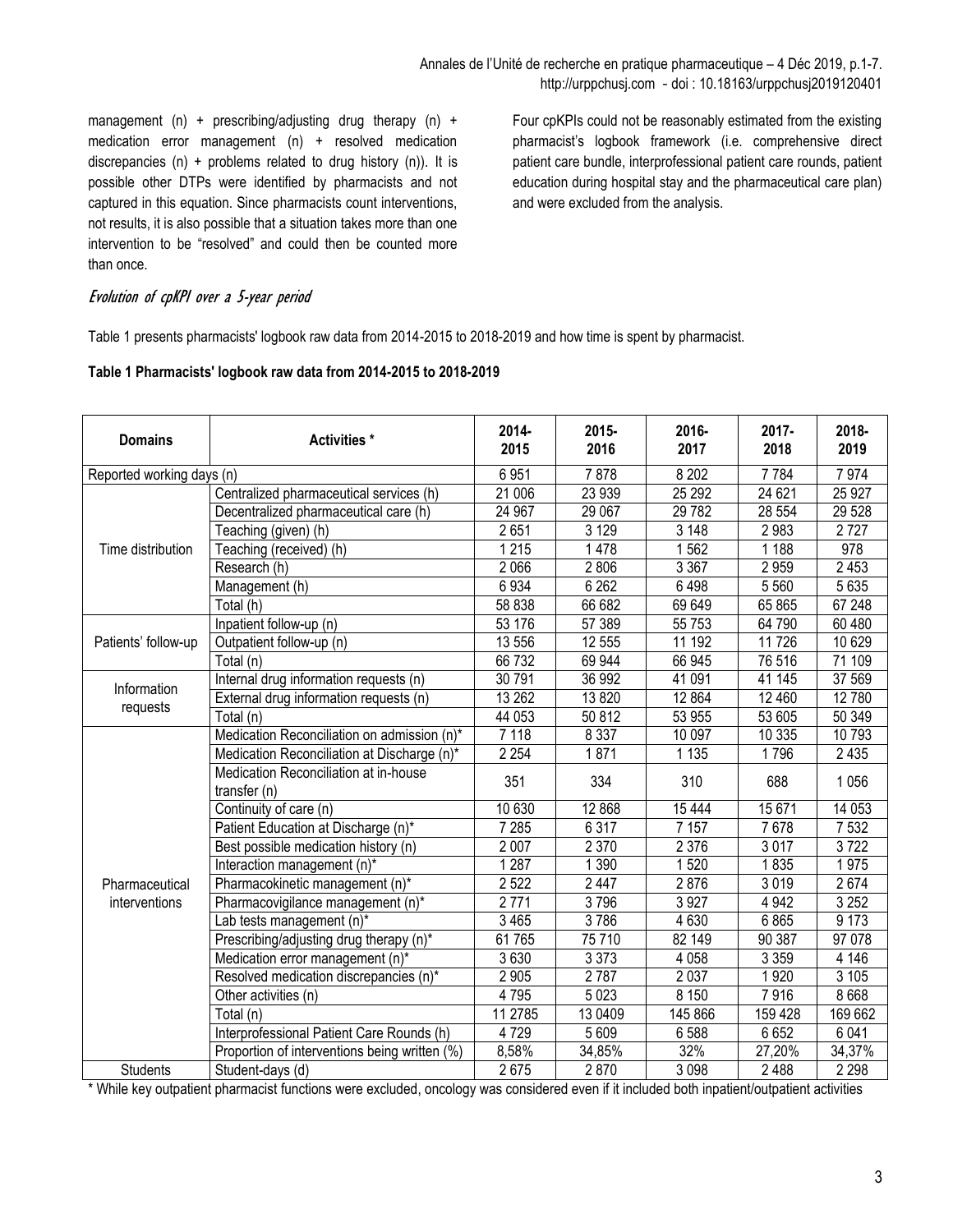Table 2 presents the four cpKPI from 2014-2015 to 2018-2019.

# **Table 2 – Four cpKPI from 2014-2015 to 2018-2019**

| <b>Financial years</b> | Patient care programs | Number of<br><b>Medication</b><br><b>Reconciliation on</b><br>admission per<br>admission* | <b>Number of</b><br><b>Medication</b><br><b>Reconciliation at</b><br>discharge per<br>admission | <b>Number of Resolved</b><br><b>Drug Therapy</b><br>Problems per<br>admission | <b>Number of Patient</b><br><b>Education at</b><br>Discharge per<br>admission** |  |  |  |
|------------------------|-----------------------|-------------------------------------------------------------------------------------------|-------------------------------------------------------------------------------------------------|-------------------------------------------------------------------------------|---------------------------------------------------------------------------------|--|--|--|
|                        |                       |                                                                                           | 2014-2015                                                                                       |                                                                               |                                                                                 |  |  |  |
| 2014-2015              | Medicine              | 0.27                                                                                      | 0.12                                                                                            | 1.67                                                                          | 0.27                                                                            |  |  |  |
|                        | Surgery               | 0.12                                                                                      | 0.01                                                                                            | 3.65                                                                          | 0.06                                                                            |  |  |  |
|                        | Ob-gyn                | 0.13                                                                                      | 0.01                                                                                            | 0.36                                                                          | $\overline{0.20}$                                                               |  |  |  |
|                        | <b>NICU</b>           | 0.01                                                                                      | 0.02                                                                                            | 11.41                                                                         | 0.09                                                                            |  |  |  |
|                        | Oncology              | 0.46                                                                                      | 0.67                                                                                            | 12.47                                                                         | 1.29                                                                            |  |  |  |
|                        | PICU                  | 0.39                                                                                      | 0.04                                                                                            | 10.16                                                                         | 0.72                                                                            |  |  |  |
|                        |                       |                                                                                           | 2015-2016                                                                                       |                                                                               |                                                                                 |  |  |  |
|                        | Medicine              | 0.46                                                                                      | 0.04                                                                                            | 1.04                                                                          | 0.15                                                                            |  |  |  |
|                        | Surgery               | 0.17                                                                                      | 0.01                                                                                            | 3.81                                                                          | 0.05                                                                            |  |  |  |
|                        | Ob-gyn                | 0.19                                                                                      | 0.01                                                                                            | 0.50                                                                          | 0.23                                                                            |  |  |  |
| 2015-2016              | <b>NICU</b>           | 0.00                                                                                      | 0.05                                                                                            | 19.25                                                                         | 0.21                                                                            |  |  |  |
|                        | Oncology              | 0.69                                                                                      | 0.61                                                                                            | 13.26                                                                         | 1.22                                                                            |  |  |  |
|                        | <b>PICU</b>           | $\overline{0.27}$                                                                         | 0.03                                                                                            | 25.12                                                                         | 0.61                                                                            |  |  |  |
|                        |                       |                                                                                           | 2016-2017                                                                                       |                                                                               |                                                                                 |  |  |  |
|                        | Medicine              | 0.55                                                                                      | 0.01                                                                                            | 1.26                                                                          | 0.14                                                                            |  |  |  |
|                        | Surgery               | 0.19                                                                                      | 0.00                                                                                            | 3.59                                                                          | 0.03                                                                            |  |  |  |
| 2016-2017              | Ob-gyn                | 0.21                                                                                      | 0.01                                                                                            | 0.53                                                                          | 0.24                                                                            |  |  |  |
|                        | <b>NICU</b>           | 0.06                                                                                      | 0.05                                                                                            | 22.99                                                                         | 0.21                                                                            |  |  |  |
|                        | Oncology              | 0.56                                                                                      | 0.79                                                                                            | 18.24                                                                         | 1.95                                                                            |  |  |  |
|                        | <b>PICU</b>           | 0.56                                                                                      | 0.03                                                                                            | 38.45                                                                         | 0.47                                                                            |  |  |  |
| 2017-2018              |                       |                                                                                           |                                                                                                 |                                                                               |                                                                                 |  |  |  |
|                        | Medicine              | 0.62                                                                                      | 0.04                                                                                            | 1.53                                                                          | 0.17                                                                            |  |  |  |
|                        | Surgery               | 0.14                                                                                      | 0.00                                                                                            | 3.18                                                                          | 0.02                                                                            |  |  |  |
| 2017-2018              | Ob-gyn                | 0.24                                                                                      | 0.01                                                                                            | 0.87                                                                          | 0.25                                                                            |  |  |  |
|                        | <b>NICU</b>           | 0.47                                                                                      | 0.38                                                                                            | 34.16                                                                         | 0.52                                                                            |  |  |  |
|                        | Oncology              | 0.37                                                                                      | 0.81                                                                                            | 19.52                                                                         | 0.97                                                                            |  |  |  |
|                        | <b>PICU</b>           | 0.40                                                                                      | 0.01                                                                                            | 22.35                                                                         | 0.08                                                                            |  |  |  |
| 2018-2019              |                       |                                                                                           |                                                                                                 |                                                                               |                                                                                 |  |  |  |
| 2018-2019              | Medicine              | 0.76                                                                                      | 0.08                                                                                            | 2.15                                                                          | 0.20                                                                            |  |  |  |
|                        | Surgery               | 0.14                                                                                      | 0.00                                                                                            | 3.13                                                                          | 0.03                                                                            |  |  |  |
|                        | Ob-gyn                | 0.39                                                                                      | 0.02                                                                                            | 1.13                                                                          | 0.36                                                                            |  |  |  |
|                        | <b>NICU</b>           | 0.03                                                                                      | 0.05                                                                                            | 29.90                                                                         | 0.23                                                                            |  |  |  |
|                        | Oncology              | 0.34                                                                                      | 0.84                                                                                            | 19.58                                                                         | 1.79                                                                            |  |  |  |
|                        | <b>PICU</b>           | 0.86                                                                                      | 0.43                                                                                            | 28.85                                                                         | 0.68                                                                            |  |  |  |

*\* All oncology patients (e.g. inpatient and outpatient) should have a medication reconciliation performed; an important proportion of inpatients transit from outpatient clinic before their admission in patient care unit; therefore, these medication reconciliation are performed captured in outpatient statistics that are used to calculate inpatient cpKPI*

*\*\* Oncology patients may receive a patient education during their or at discharge; we cannot separate these two patient education opportunities; therefore, the ratio is above 1*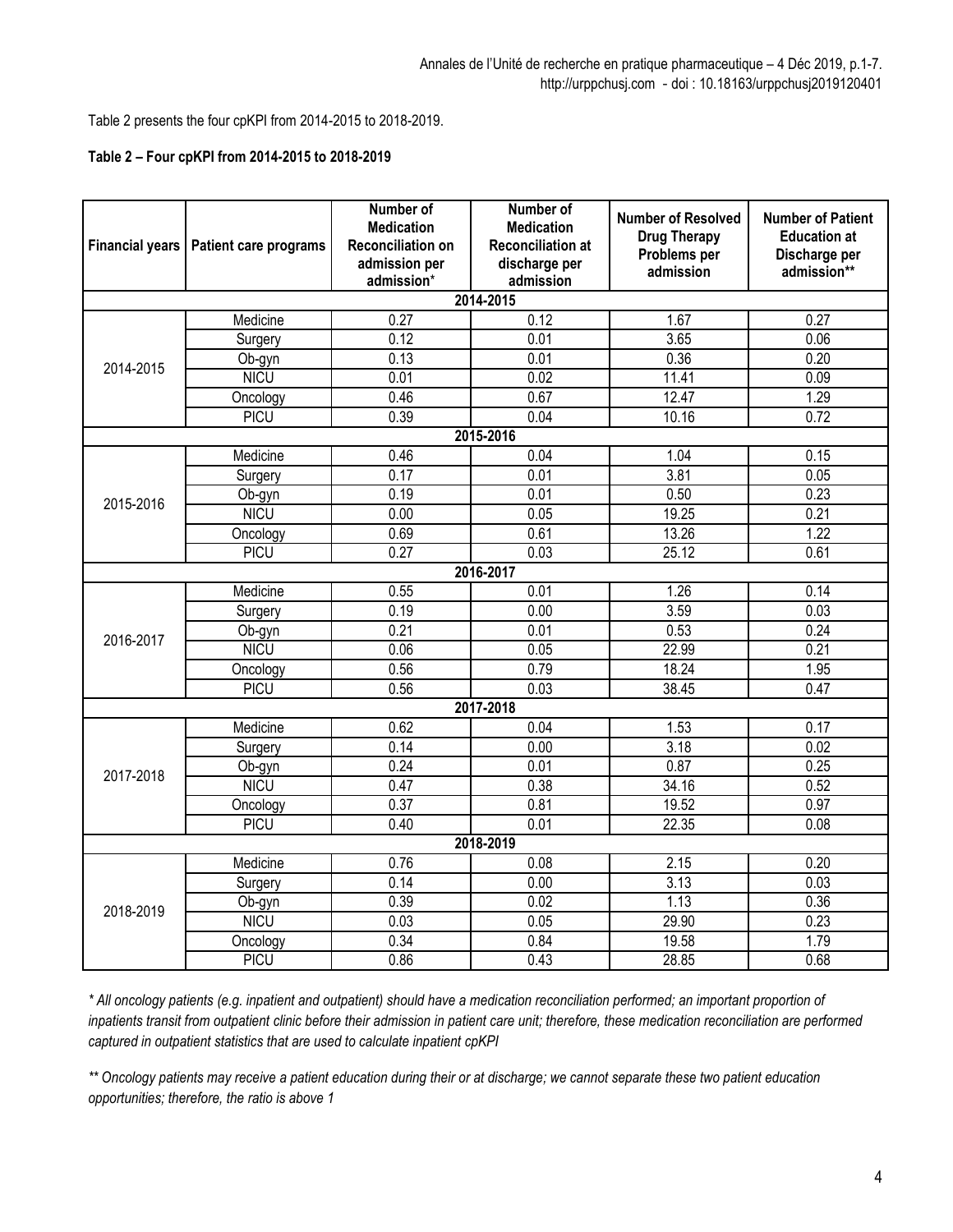# Evaluation of our initiative

To our knowledge, this is the first descriptive published study of adapting and refining an existing departmental dashboard based upon a pharmacist's logbook to include the integration of cpKPIs for decentralized pharmacists' activities.

# cpKPI integration

Four of the eight cpKPIs were calculated from the existing logbook metrics used at our center. For the "resolved DTP" cpKPI, eight of our original metrics were combined to estimate this more global indicator. The breakdown of specific activities was still available, but it is possible that not all DTPs were captured. Hepler and Strand defined categories of DTP which go beyond safety-related aspects: untreated indications, improper drug selection, sub-therapeutic dosage, failure to receive drugs, over-dosage, adverse drug reaction, drug interactions and drug use without indication [16].

We explicitly decided not to include the other four cpKPIs in our original implementation phase for a number of reasons. With regards to "interprofessional patient care rounds", our current logbook captures the number of hours pharmacists spend in rounds rather than the number of patients receiving this care activity. It also captures the number of patients followed per day and not only patients who are reviewed on rounds. We felt this logbook metric was more locally useful to our department at this time, as some patient care programs do not have structured interprofessional rounds.

We were unable to explicitly calculate "patient education during hospital stay" because our logbook does not include a separate item for patient education performed during hospitalization. However, our logbook tracks "patient education at discharge".

Subsequently, we did not measure the number of patients who received comprehensive direct patient care by a pharmacist in collaboration with the health care team as we were not measuring the five cpKPI required for this indicator.

For pharmaceutical care, we chose to measure "DTPs resolved" rather than the "pharmaceutical care plan". In the context of a teaching hospital, all pharmacy students and residents are required to write pharmaceutical care plans. These documents, written for clinical and educational purposes, are usually not included in the patient's file. On the other hand, pharmacists carry out pharmaceutical care to facilitate daily follow-up, continuity of care, but they are not systematically documented in the patient files. Most pharmacists use complementary tools to

collect many of the elements of the care plans and it varies according to the care programs. However, this use is currently not counted.

Overall, cpKPI patient rates ranged from 0% to 86% for admission reconciliation, 0%-84% for discharge reconciliation and 2%-195% for patient education at discharge; the number of resolved drug therapy problems per admission varied between 0.36 and 34.16] [see table 2].

# Issues in collecting cpKPI

Our center has been using a logbook for twenty years in our hospital. This tool is well established because the data collection is simple (e.g. easy reporting on a secured web page that can be done through the intranet at the hospital or at home), fast (e.g. a few minutes per day) and limited to the most relevant items. Any collection including a patient record number would significantly increase the collection time with the current tool (e.g. the transcription of a patient record number per intervention would require a different system to collect the data)

In the future, it may be reasonable to consider automating the collection of patient data, perhaps with a mobile application, barcodes or pre-coded for pharmaceutical activities and interventions in the patient electronic health record. The time devoted to the collection of indicators such as cpKPI should never significantly divert time dedicated to patient care. Migration to a mobile tool includes economic issues (e.g. need to develop the application in iOS and Android to be compatible with pharmacists' phones) and information security issues (e.g. need to encrypt the data to ensure confidentiality).

While it was relatively easy to collect the patient numerator (i.e. pharmacist activities based on current logbook), the collection of the patient denominator presents some pragmatic challenges when the data is not collected on a per patient-basis. The number of admitted patients varies over a day. For instance, it is possible that more than 20 patients stayed on a 20-bed unit for a given day due to high turnover. It appeared resource intensive and imprecise to ask pharmacists to count the number of patients admitted per day. To address this problem, we used the total number of admissions per year for each care program as the best estimate. We note this may be consistent with other hospitals nationally that may also use practical algorithms to derive accurate denominator estimations. Other practical questions surfaced concerning the denominator: should we count all the admitted patients or only the admitted patients targeted by the current planned level of pharmaceutical care? Should newborns be counted in a maternal-child unit? Should one-day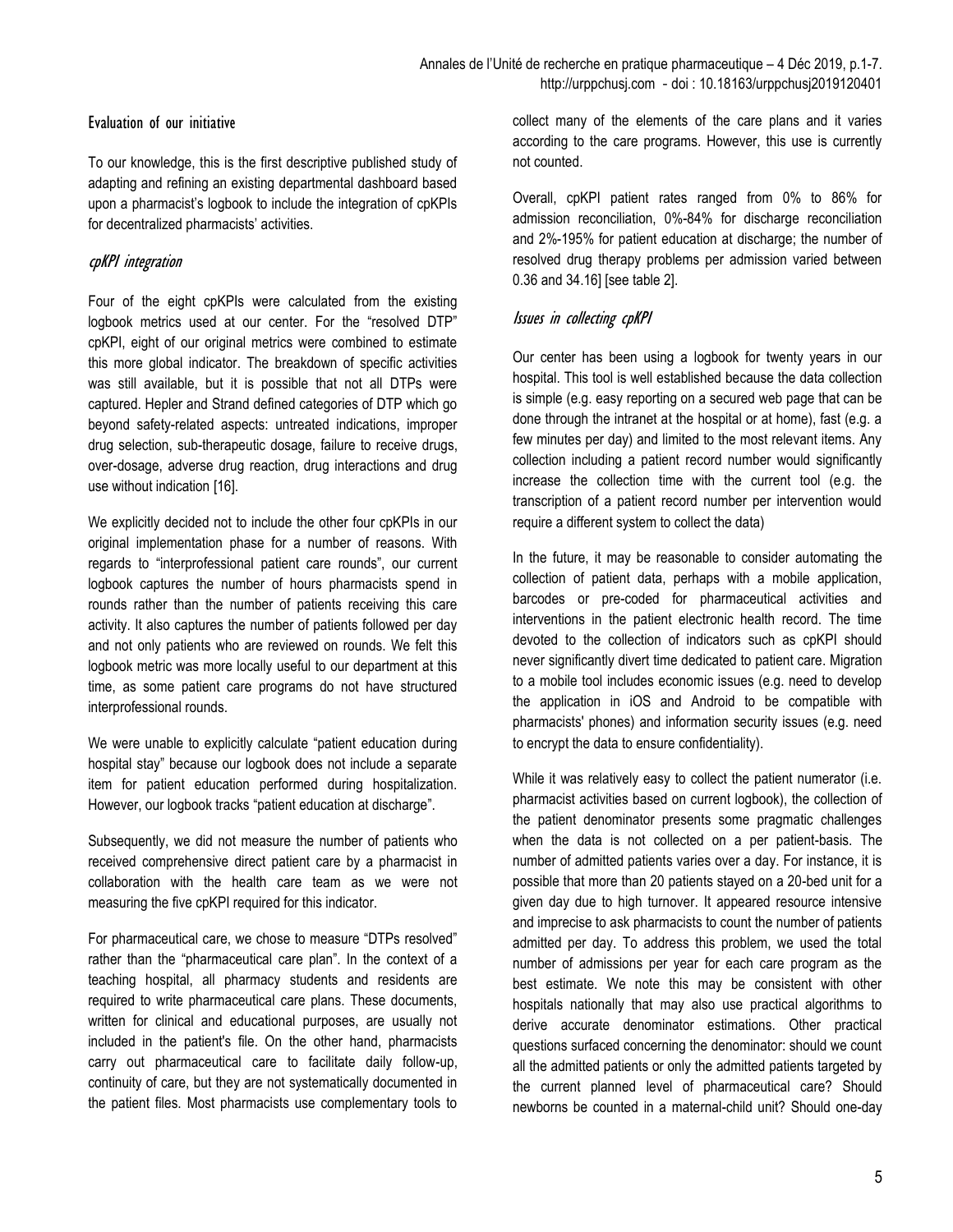activities be counted (e.g. day surgery)? Should ambulatory activities be considered, knowing the cpKPIs were initially designed only for inpatients? Such practical questions should be considered by other hospitals considering the use of cpKPIs. Software vendors of admission-transfer-discharge should consider providing interfaced appropriate information with pharmacy information systems to facilitate the calculation of cpKPIs.

# **Limitations**

We were only able to collect data for four of the eight cpKPIs. This is consistent with hospitals nationally which may select certain cpKPIs to focus on locally. The data reported comes from the custom documentation in a single maternal-child institution, which may limit generalizability to all acute care hospitals. National cpKPI were designed for inpatients and their associations to patient outcomes may not directly be extrapolated accurately to outpatients.

# Références

- 1. Hamilton D, Brown G, da Silva J. Clinical pharmacy workload measurement: pharmacokinetic and drug information services. Can J Hosp Pharm 1990;43(5):203- 10.
- 2. Bajcar J, Chin T, Chui W, Wichman K. Development of a comprehensive clinical pharmacy workload documentation system. Can J Hosp Pharm 1995;48(2):80-9.
- 3. Kaplan B, Lorenzo AG, Nystrom KK. Validating a clinical workload measurement instrument for documenting pharmaceutical care. Pharm Pract Manag Q 1996;15(4):53-63.
- 4. Simoncelli ME, Bussières JF, Hall K. Réflexion sur l'analyse comparative en pharmacie hospitalière. Pharmactuel 2009;42(4):268-71.
- 5. Rough SS, McDaniel M, Rinehart JR. Effective use of workload and productivity monitoring tools in healthsystem pharmacy, part 1. Am J Health Syst Pharm 2010;67(4):300-11.
- 6. Rough SS, McDaniel M, Rinehart JR. Effective use of workload and productivity monitoring tools in healthsystem pharmacy, part 2. Am J Health Syst Pharm 2010;67(5):380-8.

#### **Conclusion**

It is important to measure professional performance in hospital pharmacy. This descriptive study demonstrates that it was feasible to adapt our existing hospital pharmacist's clinical activity logbook and extract relevant data to calculate four cpKPI in a Canadian teaching hospital. The changes made affected only the data processing and the method of completion of the journal has not been modified for pharmacists. Future work is needed to capture all the cpKPIs.

**Reviewer** : None.

**Funding** : None.

**Conflict of interests**: The authors do not declare any conflict of interest in relation to this article.

- 7. Gupta SR, Wojtynek JE, Walton SM, Botticelli JT, Shields KL, Quad JE, Schumock GT. Monitoring of pharmacy staffing, workload, and productivity in community hospitals. Am J Health Syst Pharm 2006;63(18):1728-34.
- 8. <8> Lea VM, Corlett SA, Rodgers RM. Workload and its impact on community pharmacists' job satisfaction and stress: a review of the literature. Int J Pharm Pract 2012;20(4):259-71.
- 9. Hospital Pharmacy in Canada Editorial Board. Hospital Pharmacy in Canada 2016/2017. [online] [https://www.cshp.ca/sites/default/files/HPC%20Survey/R](https://www.cshp.ca/sites/default/files/HPC%20Survey/Report%202018.pdf) [eport%202018.pdf.](https://www.cshp.ca/sites/default/files/HPC%20Survey/Report%202018.pdf) (site visited on May 17<sup>th</sup>, 2019).
- 10. Schnell BR, Gesy KF, Gaucher ME. The development of a Canadian hospital pharmacy workload measurement system. Can J Hosp Pharm 1981;34:75-8.
- 11. Fernandes O, Gorman SK, Slavik RS, Semchuk WM, Shalansky S, Bussières JF, Doucette D, Bannerman H, Lo J, Shukla S, Chan WW, Benninger N, MacKinnon NJ, Bell CM, Slobodan J, Lyder C, Zed PJ, Toombs K. Development of clinical pharmacy key performance indicators for hospital pharmacists using a modified Delphi approach. Ann Pharmacother 2015;49(6):656-69.
- 12. Fernandes O, Toombs K, Pereira T, Lyder C, Bjelajac Mejia A, Shalansky S et al. Canadian Consensus on